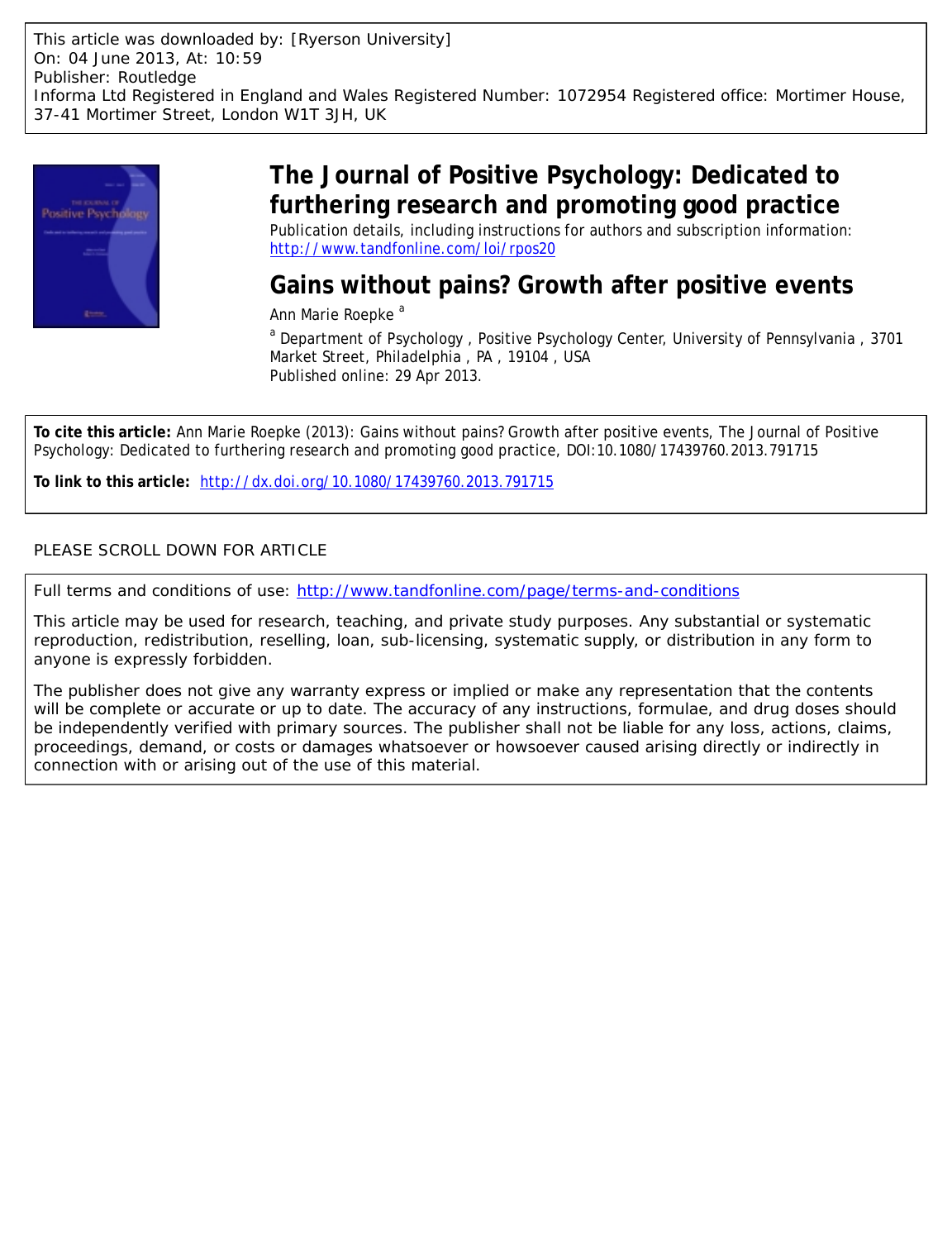## Gains without pains? Growth after positive events

Ann Marie Roepke\*

Department of Psychology, Positive Psychology Center, University of Pennsylvania, 3701 Market Street, Philadelphia, PA 19104, USA

(Received 21 July 2012; final version received 24 March 2013)

While past research suggests that people experience positive psychological changes after adverse events, little is known about psychological changes that happen after positive events. Adult participants  $(N=605)$  went online to complete a new self-report instrument measuring positive psychological changes linked to positive events, changes that I provisionally call post-ecstatic growth. Factor analysis indicated that this growth happens in four domains: deeper spirituality, increased meaning and purpose in life, improved relationships, and greater self-esteem. Participants were particularly likely to report growth after events that evoked feelings of inspiration and meaning, and events that led them to see new opportunities.

Keywords: post-ecstatic growth; positive events; growth; meaning; inspiration; positive emotions; exceptional experiences

The concept of strength through adversity is intuitively appealing and increasingly widespread: the slogan 'no pain, no gain' is emblazoned on T-shirts and sports equipment, and research on posttraumatic growth (PTG) is quickly accumulating in academic journals (Helgeson, Reynolds, & Tomich, 2006; Linley & Joseph, 2004; Meyerson, Grant, Carter, & Kilmer, 2011; Zoellner & Maercker, 2006). It is generally recognized that our lowest moments have the potential not only to inflict lasting damage, but also to catalyze lasting growth. Our highest moments, on the other hand, are generally ignored in their potential for growth: conventional wisdom, supported by some past empirical findings, indicates that after positive experiences, we experience a brief flash of happiness and then return to baseline levels of well-being (Brickman & Campbell, 1971; Brickman, Coates, & Janoff-Bulman, 1978). I propose that positive events are actually critical catalysts for lasting psychological growth, and can powerfully shape our character, values, and outlook. The findings presented here suggest that very positive experiences commonly lead to growth in four domains, which are similar to PTG domains.

### Pains and gains: PTG

Growth broadly refers to continued personal development in the direction of greater self-knowledge, effectiveness, and realized potential (Ryff & Keyes, 1995). A person may change for the better in affective, cognitive, and/or behavioral domains (Prochaska & DiClemente,

1986). Much of the literature on life events and growth focuses on the effects of adverse experiences: people often report positive psychological changes after struggling with difficult events (Hefferon, Grealy, & Mutrie, 2009; Lelorain, Bonnaud-Antignac, & Florin, 2010; Linley & Joseph, 2004; Sawyer, Ayers, & Field, 2010; Shakespeare-Finch & Armstrong, 2010; Zoellner & Maercker, 2006). These changes are referred to in the research literature as posttraumatic growth (PTG; Tedeschi & Calhoun, 1996), stress-related growth (SRG; Park, Cohen, & Murch, 1996), benefit finding (BF; Affleck & Tennen, 1996), and adversarial growth (Linley & Joseph, 2004). Such growth tends to arise in particular domains – including improved relationships, greater appreciation of life, increased personal strength, a sense of new possibilities for one's life, and deeper spiritual understanding – as shown by factor analysis of the commonly used Posttraumatic growth inventory (PTGI; Tedeschi & Calhoun, 1996). Trauma survivors' loved ones tend to corroborate survivors' own reports of having grown in these domains (Shakespeare-Finch & Enders, 2008), but it remains unclear whether self-perceived growth is accompanied by more objective changes (Frazier et al., 2009). Regardless, even self-perceived changes appear beneficial, as a meta-analysis of studies on PTG and well-being found that in the long run (about two years posttrauma), more PTG is linked to less depression and greater well-being (Helgeson et al., 2006).

<sup>\*</sup>Email: aroepke@sas.upenn.edu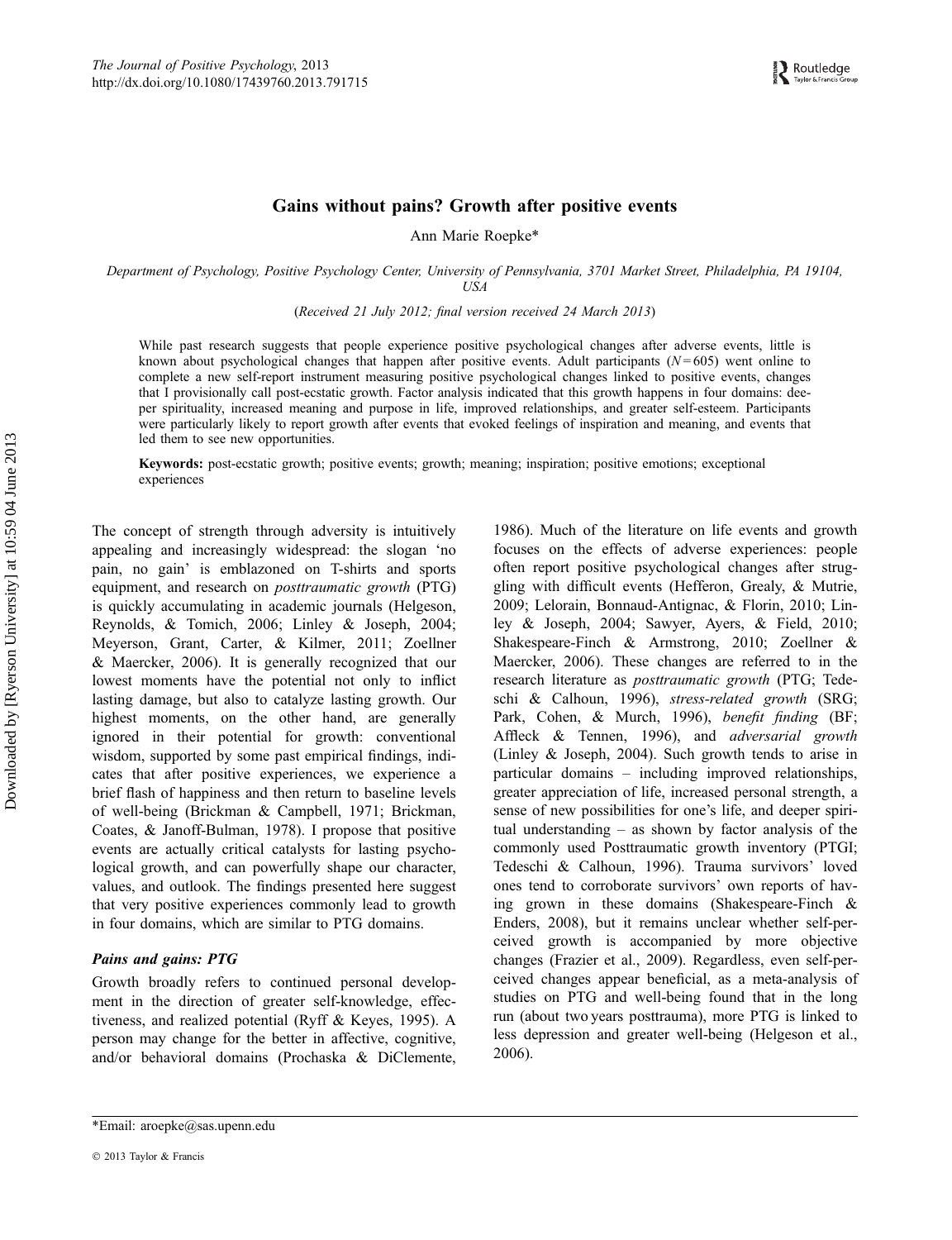The literature on PTG fails to address one deceptively simple question: is adversity necessary for growth? PTG studies (by definition) typically compare events of low, moderate, and high adversity with one another, excluding positive events from the analysis. As a result, findings typically imply support for the adage 'no pain, no gain' in indicating that very low levels of stress lead to little growth when compared to extreme stress (Cordova, Cunningham, Carlson, & Andrykowski, 2001) or intermediate levels of stress (Lechner et al., 2003). However, because these studies exclude positive events, it is not possible to conclude that distress is necessary for growth. Instead, any important event – whether it is experienced as positive or negative – might lead to growth.

#### Gains and more gains: the impact of positive events

The PTG literature has been largely divorced from the growing literature on positive experiences. Research on positive events typically focuses on narrow outcomes like hedonic happiness and life satisfaction, and has excluded broader psychological changes (e.g. selfconcept, meaning in life, relationships, and character). The punch line of this literature is that positive experiences like winning the lottery do not tend to make people lastingly happier (Brickman et al., 1978). Instead, we seem to be on a *hedonic treadmill*: we take both negative and positive events in stride and quickly return to a set point for happiness or satisfaction, which is heritable (Brickman & Campbell, 1971; Lykken & Tellegen, 1996). Recent research has called this dominant perspective into question, however, suggesting that there are individual differences in people's adaptation to major events. Happiness set points can change (Diener, Lucas, & Scollon, 2006; Headey, 2010) and people who initially react very strongly to positive events still experience greater life satisfaction years later (Lucas, Clark, Georgellis, & Diener, 2003).

A small body of literature has moved beyond life satisfaction to consider a broader array of beneficial changes that happen after positive events. Researchers studying peak experiences (Maslow, 1968), self-defining memories (Blagov & Singer, 2004), and identity-relevant events (Thoits, 1992) have examined changes in eudaimonic well-being and character. Eudaimonic well-being encompasses meaning and self-realization, and is less closely tied to affective experience (Ryan & Deci, 2001). Because it is less affect-driven, eudaimonic well-being should be less vulnerable to adaptation than hedonic well-being is (Waterman, 2007). People's best moments raise their eudaimonic well-being by impacting their insight, wisdom, and personal growth (Wood & Conway, 2006); values, empathic behavior, and perspective (Olson et al., 1998); personality, worldview, and spirituality (Wilson & Spencer, 1990); and meaning and purpose (Magen, 1996). Related literature on capitalization

suggests that when we celebrate important positive events with a significant other, we have more positive affect and well-being (Langston, 1994) and our relationships improve (Gable, Reis, Impett, & Asher, 2004). In addition, positive turning points (i.e. experiences that break from the past and open up new opportunities) increase individuals' resilience in the face of future adversity (Gilligan, 2006; Rutter, 1987, 1999).

Given the gaps in this literature, we now need to address four concerns, and I do so in this study:

- (1) We need to measure broader outcomes beyond happiness and life satisfaction (e.g. meaning, mastery, self-concept, etc.).
- (2) We need to allow individuals to define which events are positive and important and why, rather than studying stereotypical events (e.g. getting married or winning the lottery).
- (3) We need to understand how individuals reacted to a positive event in the moment, because these reactions determine trajectories of growth.
- (4) We need to use rigorous, quantitative methods to measure growth. Most of the previous literature is qualitative and, therefore, provides rich information about a small number of individuals, but does not address generalizability. Research on positive events now calls for a systematic, theoretically grounded, empirical approach to measuring the positive changes associated with people's most cherished life experiences.

# Theoretical framework: broadening and building, inspiring and rewiring, and the PERMA model of well-being

Fredrickson's (2004) broaden-and-build theory of positive emotion is a good framework for understanding the impact of events that induce positive states like joy, serenity, love, or gratitude. Broaden-and-build theory postulates that positive events broaden people's attention and thought–action repertoires (i.e. tendencies to think and behave in specific ways), and stimulate creative thinking, novel behaviors, and new social bonds (Fredrickson & Branigan, 2005). This builds physical, intellectual, social, and psychological resources 'that function as reserves that can be drawn on later to improve the odds of successful coping and survival' (Fredrickson, 2004, p. 1357). Broadened attention is particularly important for growth after major life events: people who see new possibilities, goals, and roles after experiencing difficult events are more likely to grow (Roepke & Seligman, 2012).

In addition to Fredrickson's theory, Haidt's (2003) inspire and rewire hypothesis suggests that one subtype of positive states is especially essential for growth: the moral emotions including awe, elevation, gratitude, and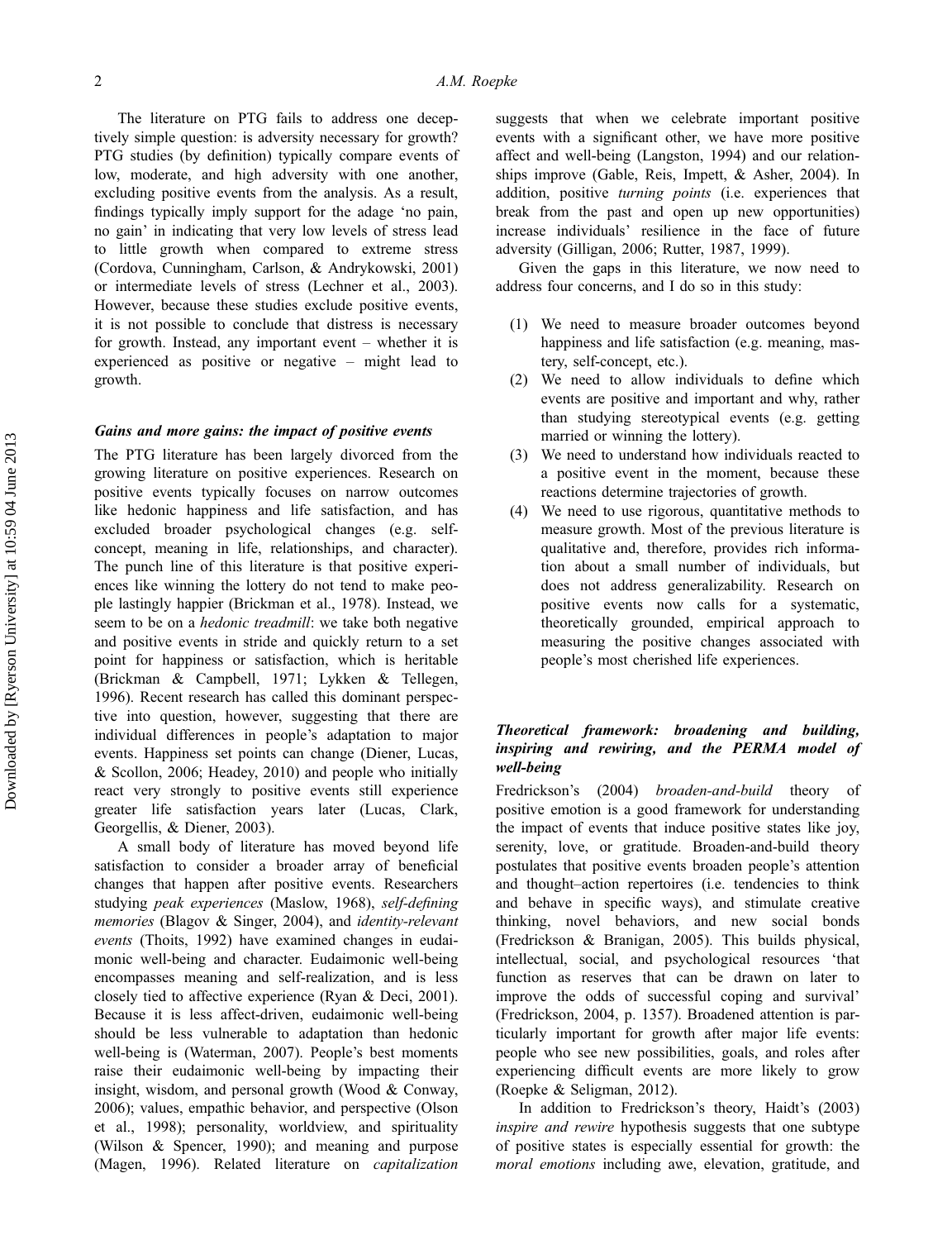inspiration. Algoe and Haidt (2009) theorize that these states motivate prosocial behaviors, positive changes in relationships, and self-improvement. Similarly, Thrash and Elliot (2004) distinguish between being inspired by something and being inspired to do something. The latter (inspiration to) implies motivation for positive action and self-improvement. The inspire and rewire model provides further theoretical underpinning for the prediction that positive events lead to lasting changes in an individual's character, outlook, and behavior.

Finally, Seligman's (2011) Well-Being Theory provides a useful framework for identifying the types of events that can lead to growth. Seligman posits that the good life is made up of five basic components: Positive Emotion, Engagement, Relationships, Meaning, and Accomplishment (PERMA). The PERMA constructs describe five categories of experiences that could lead to growth, but some categories may be more important for growth than others. Meaning deserves special attention. This umbrella term covers related constructs: a subjective feeling that one's life and actions have meaning, purpose, and movement toward desired goals (King, Hicks, Krull, & Del Gaiso, 2006; Klinger, 1977; Reker & Wong, 1988); a set of core beliefs, feelings, and goals that constitute global meaning and act as a general orienting system (Pargament, 1997; Park, 2010); situational meaning that involves determining the significance of a specific event (Park & Folkman, 1997); and a connection to something greater than the self (Seligman, 2011). Here, I adopt Seligman's definition for the sake of theoretical coherence, as I am using the PERMA model. Meaningful events hold great promise for promoting growth for two reasons. First, meaning is a key component of eudaimonic well-being. Previous literature suggests that positive events can impact eudaimonic well-being (Magen, 1996; Wilson & Spencer, 1990; Wood & Conway, 2006), and that people who discover meaning in their lives (but not necessarily those who search for it) have greater well-being (Steger, Frazier, Oishi, & Kaler, 2006; Steger, Kashdan, Sullivan, & Lorentz, 2008). Second, meaning is conceptually related to inspiration, elevation, and awe, which Haidt has identified as key emotions for positive change.

As a whole, then, the literature and theory on positive experiences suggests that we turn no pain, no gain on its head: perhaps one gain can lead to additional gains, with one positive event leading to an upward spiral of growth. The present study provides an empirical account of what form this growth takes and what makes growth more likely.

#### The present study

In a cross-sectional online survey, I systematically examined how people grow after positive experiences, which types of positive experiences lead to growth, and how this growth occurs. I tested four hypotheses:

- (1) People grow after positive events. I expected participants to report lasting (self-perceived) positive changes on the Inventory of Growth after Positive Experiences (IGPE), a new instrument developed in this study. I expected this growth to arise in multiple domains related to eudaimonic well-being (as revealed by factor analysis).
- (2) Inspiring events lead to more growth. Based on Haidt's (2003) inspire and rewire theory, I anticipated that people would report the most growth after events that immediately evoked awe, elevation, inspiration, and connection to something greater than the self.
- (3) Meaningful events lead to more growth. Based on Seligman's (2011) PERMA framework, and literature on the importance of meaning for well-being, I expected that Meaning events would lead to more growth than other PERMA events.
- (4) People who see new possibilities grow more. I hypothesized that individuals who saw new goals, roles, and sources of meaning at the time an event occurred would be more likely to experience growth in the long run. Broadened attention to new possibilities may be the pathway by which growth arises.

#### Method

#### Participants

Adult participants ( $N = 605$ ) were recruited online using two websites: Authentic Happiness ([http://www.authentic](http://www.authentichappiness.org)[happiness.org\)](http://www.authentichappiness.org)  $(n=375)$  and Amazon.com's Mechanical Turk crowdsourcing platform ([http://www.mturk.com\)](http://www.mturk.com)  $(n=230)$ . Of the 758 individuals who provided informed consent to participate, 51 cases were deleted because they entered no data at all and an additional 102 were excluded from analyses because they left the survey before completing the IGPE, the main instrument of interest in this study. The sample was generally young-tomiddle-aged (with 25% aged 20–29, 19.5% aged 30–39, 21.0% aged 40–49, and 18.5% aged 50–59), and a majority were women (71%) and Caucasian (77%).

#### Materials and procedure

Participants completed an internet-based survey at a single time point. The survey contained the following questions and measures (presented in the order listed here, and not randomized).

#### Demographics

Participants reported their gender, race/ethnicity, and age group.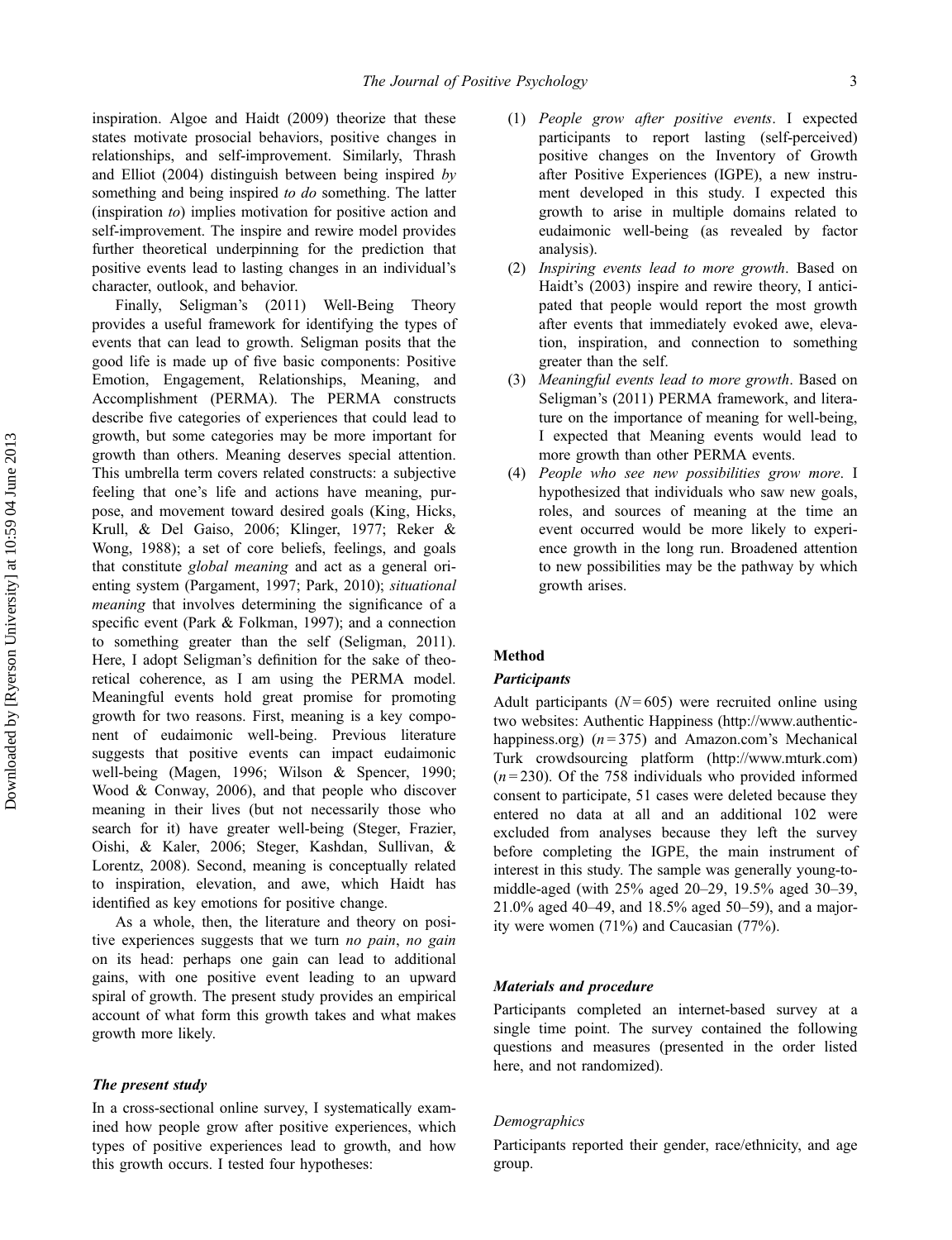#### Positive event

Participants were asked to describe the single most positive event from their lives (in a free-response text box) based on the following prompt:

What is the best experience you can remember from your life? This can be an event that lasted a moment, a day, weeks, or months. It is an experience that you felt great about at the time that it happened, even if your feelings about it have changed since then. Please describe this very positive experience in one sentence (or even just a few words):

Next, participants were asked to specify which one of the PERMA categories best characterized their positive event, based on brief descriptions of PERMA. Participants also reported how long ago the positive event occurred, how lasting its impact has been (rated on a six-point scale,  $1 = not$  at all;  $6 = completely$ , and whether they had told other people about the positive event. (It may be that discussing a positive event provides more opportunities to discover meaning and growth, so I wished to include this as a covariate in the models tested here.)

Participants also reported which positive emotions had been evoked by the event. I developed a short selfreport scale of positive emotional states for this purpose, the Growth Emotions List (GEL). It contained 12 states, each rated on a four-point scale  $(1 = not at all; 4 = very)$ . The scale included four states related to inspiration and meaning (in awe, inspired, uplifted, and connected to something greater than myself), and eight states related to the other components of well-being in the PERMA framework (joyful, content, fascinated, lost in the moment, in love, loved, connected to other people, and proud). This allowed me to test whether positive emotions generally predict growth, and whether emotions tied to meaning and inspiration are especially strongly linked to growth.

# The Inventory of Growth after Positive Experiences (IGPE)

A new instrument, the IGPE, was developed and validated in this study. To do this, I first generated items for the IGPE based on the following sources: (a) Openended survey questions about positive events and growth, which had been included in a previous study I conducted; (b) Three focus groups about positive events and growth, involving a total of 15 adults from the Philadelphia metropolitan area; and (c) Previous empirical and theoretical literature concerning life events and growth. This process resulted in an initial 42-item version of the IGPE. I retained 19 of these items for the final version of the IGPE after reliability and factor analyses (reported below).

## The Doors Opening Questionnaire (DOQ)

This measure, recently developed in the Seligman laboratory, assesses the extent to which a person saw new opportunities (new doors opening) in the aftermath of a major life event. The DOQ has demonstrated high internal consistency  $(\alpha = 0.91)$ , high split-half reliability  $(r=0.86)$ , a one-factor structure, and preliminary evidence for convergent and predictive validity (Roepke & Seligman, 2012). Because the DOQ was originally developed for studies of PTG, some of the wording was slightly altered for the purposes of this study: for example, a phrase from the instructions was changed from 'during the time I was dealing with the event' (which implies coping with adversity) to 'during the time I was going through this experience' (which is broader and more neutral).

#### Validation measures

Four measures were used in order to validate the IGPE:

The Personal Growth Initiative Scale (PGIS). The PGIS (Robitschek, 1998) measures the extent to which individuals proactively strive for personal growth, and was expected to correlate at a low-to-moderate level with the IGPE: people who actively seek opportunities for personal growth are probably more likely to grow from their positive experiences.

The Life Orientation Test. The Life Orientation Test -Revised (LOT-R; Scheier, Carver, & Bridges, 1994) measures the extent to which individuals have generalized positive expectancies about the future. The LOT-R was expected to correlate at a low-to-moderate level with the IGPE: both of these scales reflect generalized attentiveness to positive outcomes, whether in the future or in the past.

The Marlowe-Crowne Social Desirability Scale (MC-SDS). The MC-SDS (Crowne & Marlowe, 1960) measures the extent to which individuals seek social approval by responding to questions in a culturally appropriate way. The MC-SDS was expected to show a small or nonsignificant correlation with the IGPE: the IGPE is designed to measure growth rather than a tendency to endorse cultural narratives about self-actualization.

The Satisfaction with Life Scale (SWLS). The SWLS (Diener, Emmons, Larsen, & Griffin, 1985) measures an individual's global sense of life satisfaction, and was expected to show a small correlation with the IGPE: people who go through positive changes should be slightly more satisfied with life. (The relationship between growth and life satisfaction may be strong immediately after a positive event, but this relationship is probably attenuated as time passes because of the many other influences on life satisfaction. In this study, participants were permitted to report on important positive events that were not recent).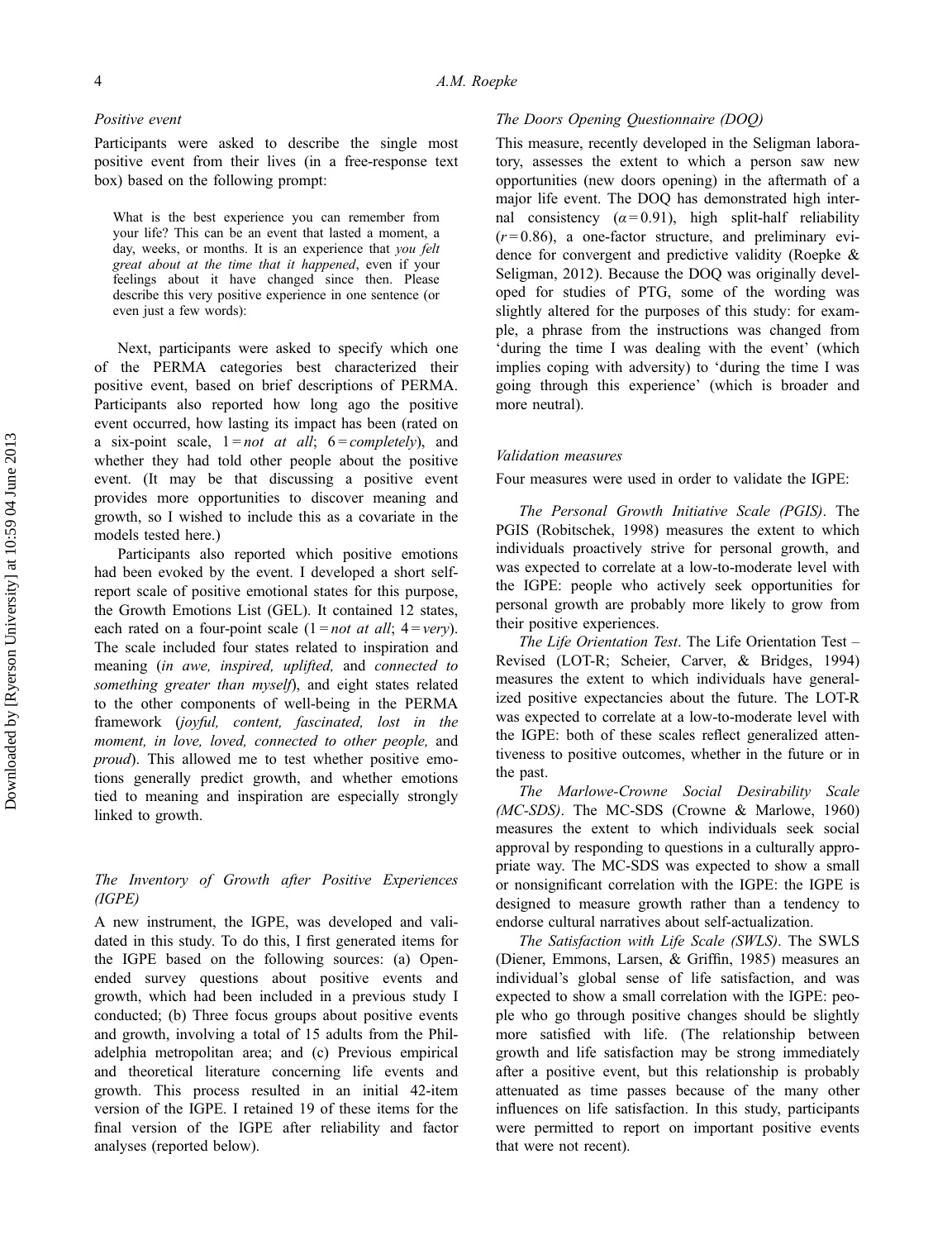Table 1. Factor loadings for EFA with Promax rotation of IGPE items.

| IGPE item                                          | Meaning in life | Spiritual change | Relation-ships | Self-esteem |
|----------------------------------------------------|-----------------|------------------|----------------|-------------|
| I have a new role in life                          | 1.02            | $-0.03$          | $-0.10$        | $-0.07$     |
| There is more meaning in life.                     | 0.82            | 0.03             | 0.04           | $-0.04$     |
| I have a new purpose in life                       | 0.93            | $-0.00$          | $-0.09$        | 0.05        |
| I became more mature                               | 0.52            | $-0.06$          | 0.15           | 0.21        |
| I see where I fit into the bigger picture          | 0.54            | 0.11             | 0.05           | 0.16        |
| I have different priorities                        | 0.65            | 0.06             | 0.23           | $-0.09$     |
| I have a better understanding of spiritual matters | 0.07            | 0.77             | 0.12           | $-0.01$     |
| Spiritual faith is more important to me            | 0.01            | 0.99             | $-0.06$        | 0.02        |
| My spiritual faith is stronger                     | $-0.03$         | 1.00             | $-0.04$        | 0.01        |
| I have reconnected with God or a higher power      | 0.01            | 0.85             | 0.01           | $-0.03$     |
| I became more open                                 | 0.07            | $-0.09$          | 0.80           | $-0.01$     |
| I know myself better                               | 0.02            | $-0.08$          | 0.73           | 0.15        |
| I understand people better                         | 0.01            | 0.03             | 0.88           | $-0.08$     |
| I am more easy-going                               | $-0.03$         | 0.03             | 0.76           | 0.05        |
| I get along with people better                     | $-0.06$         | 0.16             | 0.67           | 0.08        |
| I like myself more                                 | $-0.01$         | $-0.01$          | 0.06           | 0.81        |
| I believe in myself more                           | $-0.03$         | $-0.04$          | 0.08           | 0.84        |
| I have more respect for myself                     | 0.03            | $-0.02$          | $-0.08$        | 0.95        |
| I have more faith in my dreams                     | $-0.01$         | 0.20             | 0.07           | 0.56        |

Note:  $N = 605$ . Factor loadings  $> 0.50$  are in boldface.

#### Data analytic strategy

### Reliability and factor analysis of IGPE

Before conducting the tests of my hypotheses, I analyzed the reliability and factor structure of the IGPE. The initial internal consistency of the 42-item draft IGPE was high (Cronbach's  $\alpha$  = 0.98). All items had adequate range (the full possible range from 1–6), and no items would improve reliability if deleted, so all 42 items were used in subsequent exploratory factor analysis (EFA). The Kaiser-Meyer-Olkin measure of sampling adequacy (0.95) and Bartlett's test of sphericity  $(\chi^2 = 11056.10;$  $p < 0.0001$ ) indicated that the scale items were sufficiently intercorrelated to justify use of EFA. I conducted a series of such analyses in an iterative fashion until obtaining simple structure per Thurstone's (1947) five criteria. I eliminated items that did not load on any factors or loaded highly on multiple factors, and I monitored revised reliability estimates with the removal of these items.

Simple structure was obtained with 19 items and a four-factor solution, using Principal Axis Factoring with Promax rotation (Table 1). The scree plot showed a clear

Table 2. IGPE factor correlation matrix.

| Domain                     | Meaning      | Spirituality | Relationships | Self-<br>esteem |
|----------------------------|--------------|--------------|---------------|-----------------|
| Meaning                    | 1.00         | 0.58         | 0.65          | 0.59            |
| Spiritual<br>Relationships | 0.58<br>0.65 | 1.00<br>0.61 | 0.61<br>1.00  | 0.53<br>0.73    |
| Self-esteem                | 0.59         | 0.53         | 0.73          | 1.00            |

Note: Promax rotation was used in this EFA.

elbow suggesting a one-factor solution, but three more factors (with eigenvalues above 1.0) were retained for two reasons: (a) They increased the explained variance by 23.19%, for a cumulative explained variance of 76.82%; (b) They were theoretically interpretable, and the conceptual domains of growth after positive events are of great interest in this study. The oblique solution was appropriate: the factors were highly correlated with one another, as seen in Table 2. The factors were also internally consistent, with Cronbach's  $\alpha$  values ranging from 0.89 to 0.95. The distributions of each individual subscale were nonnormal, but the distribution of IGPE sum scores was roughly normally distributed  $(skew = -0.16, SE = 0.10).$ 

The final 19-item IGPE retained high internal consistency ( $\alpha$ =0.95) and high split-half reliability ( $r$ =0.95,  $p < 0.0001$ ). The correlation between the full set of 42 draft items and the final 19-item IGPE was 0.98  $(p<0.0001)$  indicating that the elimination of redundant, cross-loading, and nonloading items did not result in any significant loss of information. Next, I conducted correlation analyses that provided initial evidence for the convergent validity of the IGPE, suggesting that it fits in the nomological net (Cronbach & Meehl, 1955) as anticipated: the IGPE showed a medium-sized correlation with Personal Growth Initiative  $(r=0.38, p<0.0001)$  and a small-to-medium correlation with Optimism  $(r=0.24,$  $p < 0.0001$ ) and Life Satisfaction ( $r = 0.23$ ,  $p < 0.0001$ ). The correlation with Social Desirability  $(r=0.21)$ ,  $p < 0.0001$ ) was slightly greater than expected, but no greater than the correlations between Social Desirability and all the well-established study instruments used here. All descriptive statistics and bivariate correlations are shown in Table 3.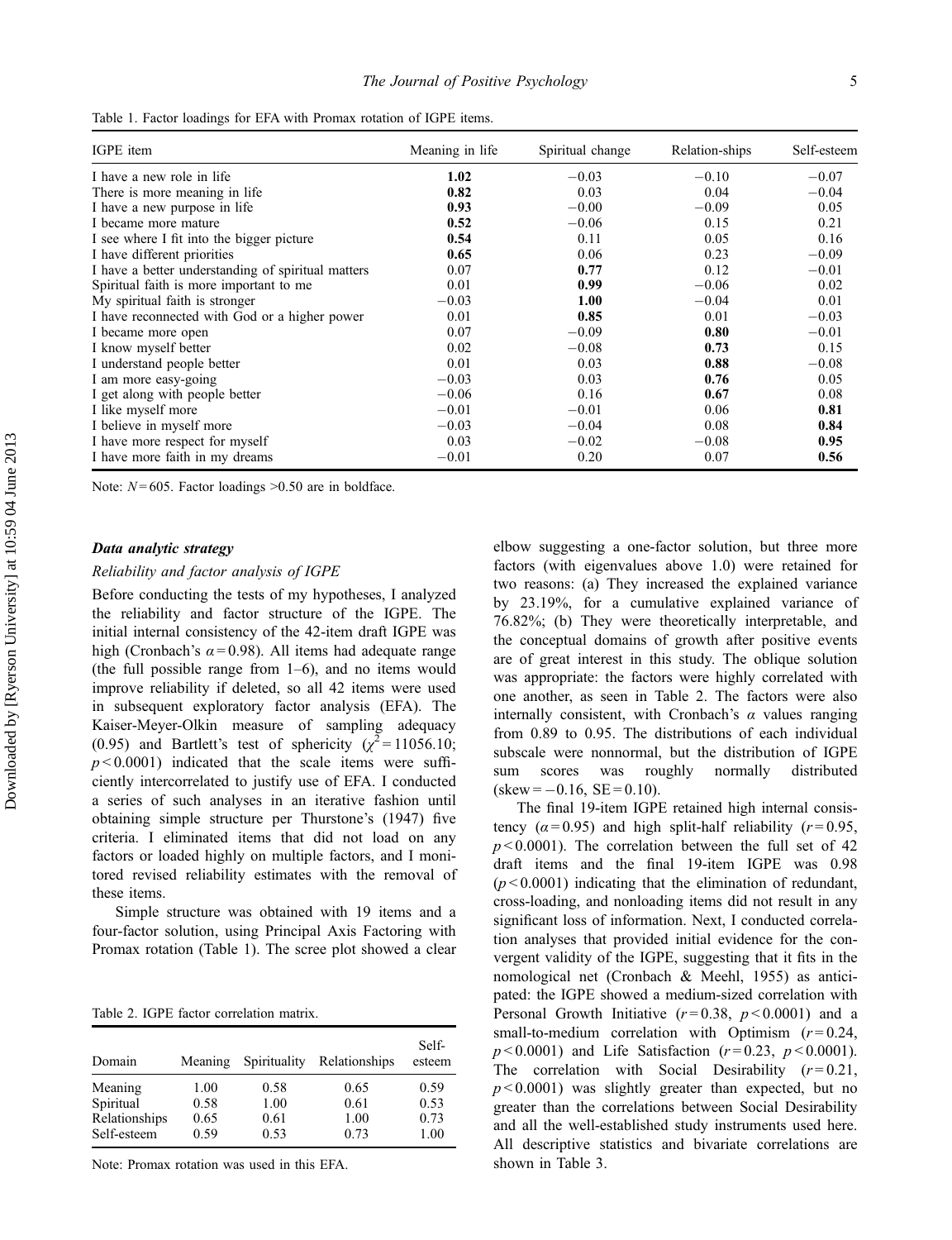Measure  $N$  1 2 3 4 5 6 7 8 1. IGPE 604 1.00  $0.38^{**}$   $0.24^{**}$   $0.23^{**}$   $0.21^{**}$   $0.62^{**}$   $0.40^{**}$   $0.43^{**}$ 2. PGIS 597 1.00  $0.53^{**}$   $0.56^{**}$   $0.31^{**}$   $0.32^{**}$   $0.20^{**}$   $0.25^{**}$ 3. LOT-R 597 597 1.00  $0.55^{**}$   $0.30^{**}$   $0.17^{**}$   $0.17^{**}$   $0.23^{**}$ 4. SLS 605 605 1.00  $0.26^{**}$   $0.22^{**}$   $0.17^{**}$   $0.20^{**}$ 5. MC-SDS 589 589 1.00  $0.15^{**}$  0.09<sup> $*$ </sup>  $0.12^{**}$ 6. DOQ 341 341 340<sup>*⁄⁄</sup></sup> 0.40<sup><i>⁄*</sup> 341 35<sup>*⁄*</sup> 0.40<sup>*⁄*</sup> 1.00  $0.35<sup>**</sup>$  0.40<sup>*<i>⁄*</sup></sup></sup></sup> 7. Pos. emotions 605 605 1.00 0.83<sup>\*</sup><sup>\*</sup> 8. M. emotions 605 1.00 M 51.65 29.75 14.91 23.02 16.50 33.56 39.69 13.15 SD 23.88 8.20 4.96 7.04 5.78 6.61 7.11 3.00

Table 3. Summary of intercorrelations, means, and standard deviations for IGPE, questionnaires used for IGPE validation, and predictor variables.

Note: IGPE = Inventory of Growth after Positive Experiences; PGIS = Personal Growth Initiative Scale; LOT-R = Life Orientation Test – Revised; SLS = Satisfaction with Life Scale; MC-SDS = Marlowe-Crowne Social Desirability Scale; DOQ = Doors Opening Questionnaire; Pos. emotions = sum of all positive emotion items; M. emotions = sum of four emotions/states related to meaning (inspiration, elevation, awe, connection to something greater than the self).  $*_{p}<0.05;$   $*_{p}<0.01$ .

#### Regression and ANOVA

Once all these analyses of the IGPE were complete, I used IBM SPSS statistics software version 20 to test the remaining hypotheses:

- (1) To test whether inspiring events lead to more growth, I conducted a multiple regression predicting IGPE score based on participants' continuous ratings of different positive emotions.
- (2) To test whether meaningful events lead to more growth, I conducted a one-way ANOVA predicting IGPE score based on the PERMA category that best described each participant's positive event (Meaning events, Accomplishment events, Relationship events, etc.).
- (3) To test whether events that made people see new possibilities lead to more growth, I conducted a multiple regression predicting IGPE score based on DOQ score (and additional covariates).

#### **Results**

#### Positive events

Participants reported a diverse array of positive experiences, many of which served as catalysts for growth. The vast majority of participants' events concerned Accomplishments ( $n = 175$ ), Relationships ( $n = 166$ ), or Meaning  $(n = 165)$ . Participants categorized fewer events as hedonic Positive Emotion experiences  $(n=56)$  or Engagement experiences  $(n=32)$ . Only 10 participants reported that their positive experiences could not be categorized with the PERMA framework. Table 4 shows representative events from each PERMA category. About half of these positive events (53.2%) happened within the last 5 years. A substantial portion of the sample (23.3%) reported an event that happened over 15 years ago.

#### Growth after positive events

Participants saw beneficial changes in themselves after important positive events. A majority of participants (80.30%) reported at least a small amount of growth (an IGPE score of 28 or greater, within the possible range of 0–95). The typical participant experienced a moderate amount of change: the mean IGPE score of 51.65  $(SE = 0.97)$  falls slightly above the mathematical midpoint of 47.5 and is equivalent to endorsing moderate amount of change on most IGPE items. The distribution of IGPE scores had only slight negative skew  $(-0.16,$  $SE = 0.10$ ) suggesting that, in this sample, growth is not an unusual phenomenon restricted to a few individuals.

These findings support Hypothesis 1: people do in fact feel they have grown after positive events.

There are four distinct types of growth that people experience after positive events, according to factor analysis: (a) new meaning and purpose in life, (b) spiritual transformation, (c) increased self-esteem, and (d) more harmonious relationships (Table 2). These domains overlap conceptually with PTG, which also includes spiritual transformation and improved relationships. The meaning/ purpose and self-esteem domains are slightly more specific to growth following positive events.

#### Inspiration, meaning, and growth

#### Inspiration

Participants reported more growth if a positive experience had evoked feelings of awe, inspiration, elevation, and connection to something greater than the self (at the time it occurred). Representative inspiring events (as rated by participants) included the following:

- *Watching my son being born.*
- When I graduated from a yearlong Christian discipleship program.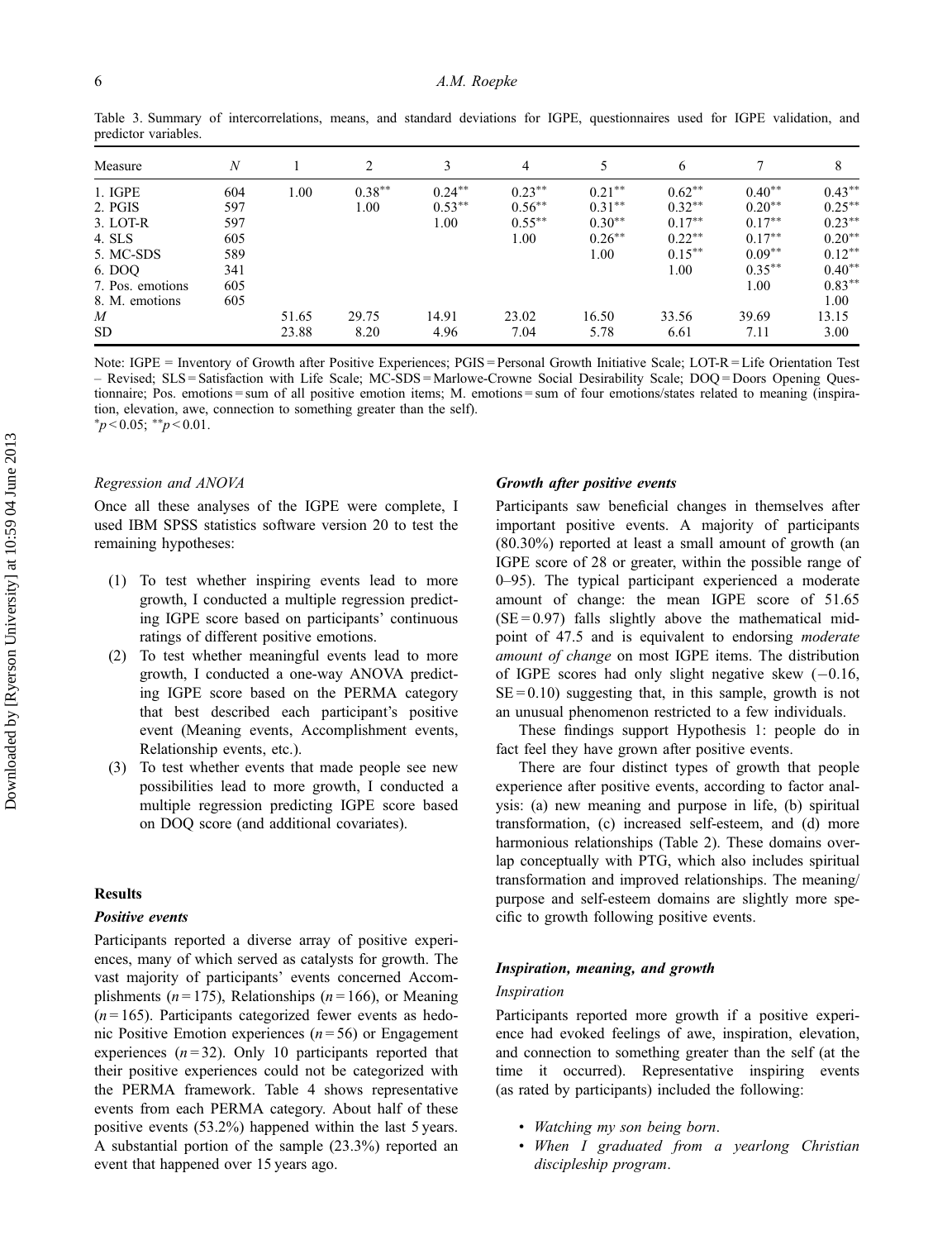Table 4. Examples of representative events for each PERMA category.

| PERMA category       | Examples                                                                                                                                                               |
|----------------------|------------------------------------------------------------------------------------------------------------------------------------------------------------------------|
| Positive Emotion (P) | I was invited by a close friend to attend the Academy Awards ceremony<br>Losing my virginity <sup>a</sup>                                                              |
|                      | I ran away from a wretched boyfriend, rented a car, explored the other side of Florida, had a<br>FANTASTIC TIME and went out with 3 men! <sup>a</sup>                  |
| Engagement $(E)$     | I saw a beautiful, inspiring art/music display then all of the audience walked out of the park together<br>and everyone seemed just as absorbed by the moment as I was |
|                      | Taking my first solo vacation and learning to surf                                                                                                                     |
|                      | Was extremely inspired/blown away by my 100th skydive                                                                                                                  |
| Relationships (R)    | The first time I nursed my eldest daughter alone and she tickled and rubbed my side                                                                                    |
|                      | When I married my wife. It was honestly so amazing to have her forever                                                                                                 |
|                      | Falling in love for the first time                                                                                                                                     |
| Meaning $(M)$        | The day I got saved/baptized                                                                                                                                           |
|                      | Recruited and joined a non-profit providing hands-on outreach to ADD/LD community. I loved it.                                                                         |
|                      | Waking from a dream in which a loved one who had died spoke to me of his peace and happiness and                                                                       |
|                      | told me to move on with my life                                                                                                                                        |
| Accomplishment (A)   | Writing the final words of the first draft of my first, yet-to-be-sold novel                                                                                           |
|                      | The moment I crossed the finish line at a Half Ironman Race (70.3 miles) for the first time                                                                            |
|                      | I accomplished my degree when I was more than 50 years old in a language which is my second                                                                            |
|                      | language                                                                                                                                                               |

Note: The participant and the author agreed on the PERMA category for each event unless otherwise noted. <sup>a</sup> Author coded this event as Other/Unable to Code.

- I made it to Everest Base Camp, intact and feeling good after months of training and wanting to go there for years.
- I helped a dear friend die well.

I conducted a simultaneous multiple linear regression to predict IGPE scores using different positive emotional states participants experienced during their positive events. The GEL yields five continuous scores, reflecting the extent to which a participant had experienced five different types of positive states. These five types of states correspond to the five PERMA components: hedonic Positive Emotion (P), Engagement (E), Relationships (R), Meaning (M), and Accomplishment (A). (The meaning list was made up of inspiration and related states.)

Table 5. Prediction of growth using PERMA-related emotions and DOQ.

|            | B         | SE.   |         |
|------------|-----------|-------|---------|
| Constant   | $-31.01$  | 12.12 |         |
| P emotions | $-3.00**$ | 1.73  | $-0.09$ |
| E emotions | $-1.93$   | 1.50  | $-0.07$ |
| R emotions | 1.93      | 1.44  | 0.08    |
| M emotions | $3.89*$   | 1.95  | 0.12    |
| A emotions | 1.12      | 1.22  | 0.04    |
| DOO score  | $1.59***$ | 0.18  | 0.44    |

Note: This regression controlled for 13 other variables: PGIS score, LOT-R score, MC-SDS score, SLS score, event category (as coded by participant and as coded by author), time elapsed since the event, how surprising the event was, how impactful the event felt at the time it occurred, whether the participant had ever disclosed this event, age, race, and gender.  $\gamma^* p < 0.05; \; \gamma^* p < 0.01; \; \gamma^* p < 0.001.$ 

The regression used these five GEL scores to predict growth, controlling for age, gender, race/ethnicity, event characteristics (how long ago it happened, how impactful it has been in the long run, if it was ever disclosed), the event's PERMA category, Satisfaction with Life, Personal Growth Initiative, Optimism, Social Desirability, and DOQ score. The overall model was significant,  $F(19, 305) = 16.14, p < 0.0001$ , and the Meaning/Inspiration emotions were the only ones to predict greater growth ( $\beta$ =0.12,  $p$ =0.047), as seen in Table 5. In contrast, the more hedonic positive emotions (e.g. joyful) actually predicted lower levels of growth  $(\beta = -0.09,$  $p=0.01$ ). The remaining emotion groupings showed no statistically significant connection to growth.

#### Meaning

Participants reported more growth when their positive experiences were mostly grounded in Meaning, rather than the other PERMA constructs. All participants had indicated which one of the five PERMA components best characterized their own events. In addition, a trained research assistant and I categorized each event using the PERMA framework (blind to the participants' own categorization). The research assistant and I achieved good interrater reliability ( $\kappa$ =0.73;  $p$  <0.0001). In contrast, I did not reliably categorize events the same way participants did ( $\kappa$ =0.39;  $p$  <0.0001). This is probably because my coding relied on brief, factual descriptions of events (e.g. the birth of my first child) while participants could draw on context and internal experiences. Because of these differences in perspective, I conducted two one-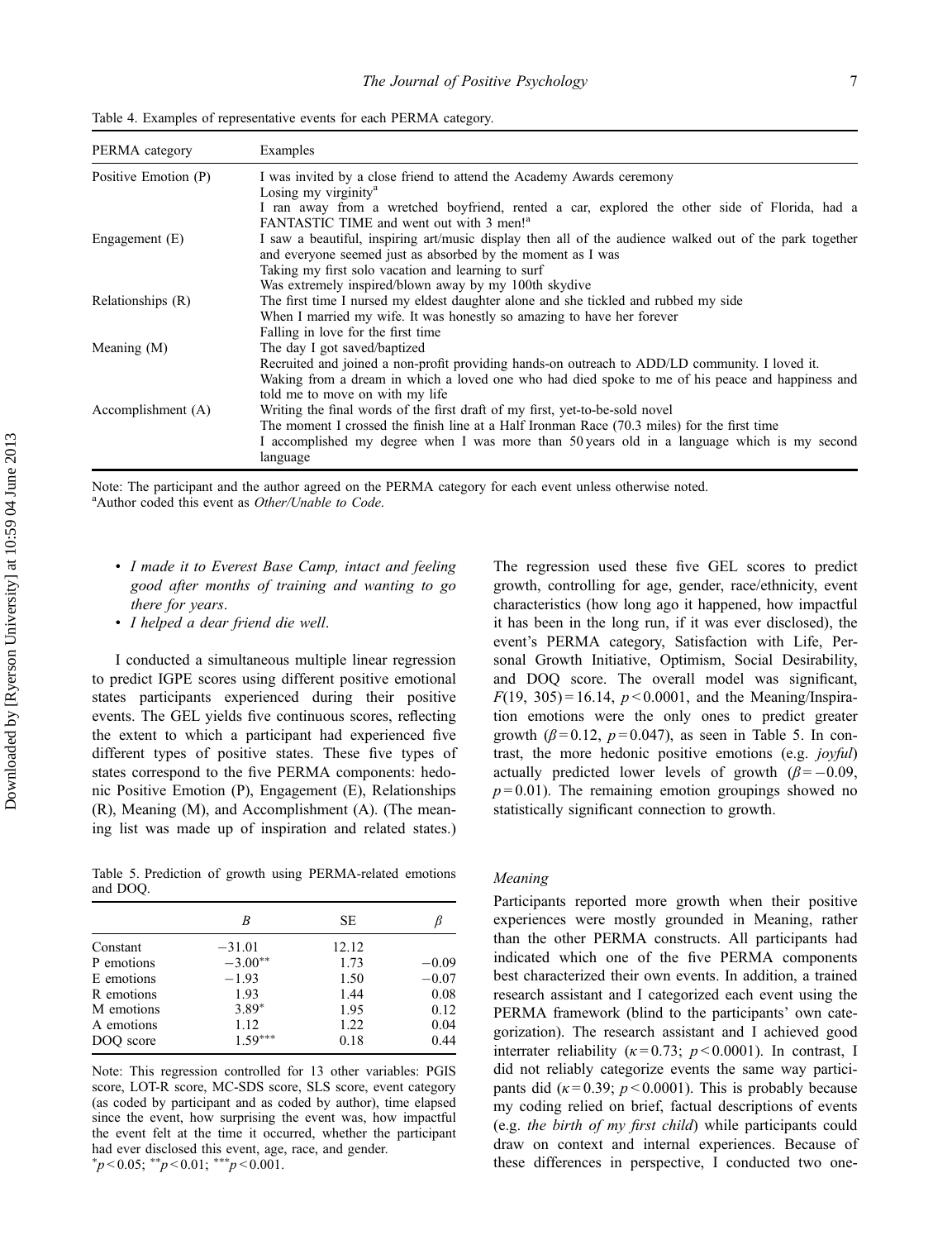Table 6. One-way ANOVA using participants' own coding of positive events (with the PERMA framework) to predict growth.

|                  |     |       |           | 95% Confidence<br>interval |       |
|------------------|-----|-------|-----------|----------------------------|-------|
|                  | n   | M     | <b>SE</b> | Lower                      | Upper |
| Positive Emotion | 56  | 41.71 | 3.28      | 35.15                      | 48.28 |
| Engagement       | 32  | 43.31 | 4.17      | 34.80                      | 51.82 |
| Relationships    | 166 | 51.51 | 1.84      | 47.88                      | 55.15 |
| Meaning          | 165 | 62.25 | 1.62      | 59.06                      | 65.44 |
| Accomplishment   | 175 | 46.51 | 1.74      | 43.07                      | 49.96 |
| Other            | 10  | 51.10 | 8.40      | 32.10                      | 70.10 |

Note:  $N = 604$ .

Table 7. One-way ANOVA using author's coding of positive events (with the PERMA framework) to predict growth.

|                         |     |       |      | 95% Confidence<br>interval |       |
|-------------------------|-----|-------|------|----------------------------|-------|
|                         | n   | M     | SЕ   | Lower                      | Upper |
| <b>Positive Emotion</b> | 20  | 42.95 | 5.83 | 30.74                      | 55.16 |
| Engagement              | 10  | 44.40 | 8.59 | 24.98                      | 63.82 |
| Relationships           | 283 | 53.57 | 1.36 | 50.90                      | 56.24 |
| Meaning                 | 55  | 61.36 | 3.08 | 55.19                      | 67.54 |
| Accomplishment          | 154 | 46.37 | 1.85 | 42.70                      | 50.03 |
| Other                   | 82  | 51.40 | 2.90 | 45.64                      | 57.17 |

Note:  $N = 604$ .

way ANOVAs to predict growth based on (a) participants' categorization and (b) my coding.

As hypothesized, different PERMA event categories were associated with differing levels of growth,  $F(5, 598) = 11.82, p < 0.0001$ . Meaning events were associated with the most growth: Tukey's multiple comparisons confirmed that Meaning events (as coded by the participant) predicted significantly more growth than events from all other PERMA categories at the  $p < 0.0001$  level, as seen in Table 6. When using my coding of events, PERMA event categories were again associated with differing levels of growth,  $F(5, 598)$  $= 4.54$ ,  $p < 0.0001$ . Meaning events still predicted the most growth (as seen in Table 7), but only a subset of the Tukey's comparisons was significant: Meaning events predicted significantly more growth than Positive Emotion events or Accomplishment events, but the other mean difference confidence intervals included zero. The discrepancy between these two ANOVAs (using participants' coding vs. external coding) underscores the need to understand individuals' subjective experiences and to be cautious in imposing an objective framework.

Taken together, these findings on inspiration and meaning support Hypothesis 2 and Haidt's inspire and rewire theory: events that are inspiring and that connect people to something greater than the self are linked to the greatest growth.

#### Engagement with new possibilities

When positive events helped participants see new possibilities in their lives, these participants experienced more growth. Higher DOQ scores predicted higher IGPE scores in a simultaneous regression controlling for age, gender, race, PERMA category, event characteristics (time elapsed since event, disclosure, how lasting the impact has been), Personal Growth Initiative, Optimism, Social Desirability, Life Satisfaction, and the positive emotions evoked by the event. The overall model explained significant variance in IGPE scores,  $F(19, 305) = 19.49$ ,  $R^2 = 0.49$ ,  $p < 0.0001$ . DOQ scores explained a unique 13.47% of this variance ( $\beta$ =0.46,  $p$  <0.0001), as seen in Table 5. As hypothesized, engagement with new possibilities can be a pathway to growth.

#### **Discussion**

We know much about the growth that arises from our worst experiences and little about the growth that emerges from our best experiences. Positive events can, in fact, catalyze growth. Although hedonic happiness levels tend to return to baseline after positive events, important changes in eudaimonic well-being and in worldview may remain. Four domains of growth are particularly important after positive events: (a) new meaning and purpose in life; (b) higher self-esteem; (c) spiritual development; and (d) better relationships.

These overlap with the five domains of PTG: (a) appreciation of life; (b) sense of new possibilities; (c) personal strength; (d) spiritual change; and (e) closer relationships (Tedeschi & Calhoun, 1996). The strongest parallels are spiritual change and improved relationships, types of growth that emerge after both negative and positive events. Similar changes in self-concept can also emerge after negative and positive events: after trauma, people may find a greater sense of personal strength, and after good events, people may gain a more positive outlook on their own worth and their ability to achieve their goals. The other domains of growth are not necessarily parallel after bad and good events: the PTGI includes two more factors (representing appreciation of life and a sense of new possibilities), while the IGPE includes only one additional factor (representing newfound meaning/ purpose).

Why the difference in the number and nature of factors? Methodological decisions play a role. This EFA was driven by the data and not by a priori decisions (i.e. I did not impose a five-factor structure). I began with a unique pool of items, derived from focus groups and from previous literature, and these items did not completely overlap with the PTGI items. This helps explain why the factor structures do not completely overlap, either. There could also be substantive reasons why the factor structures differ: perhaps positive events really do provide people with a clearer connection to something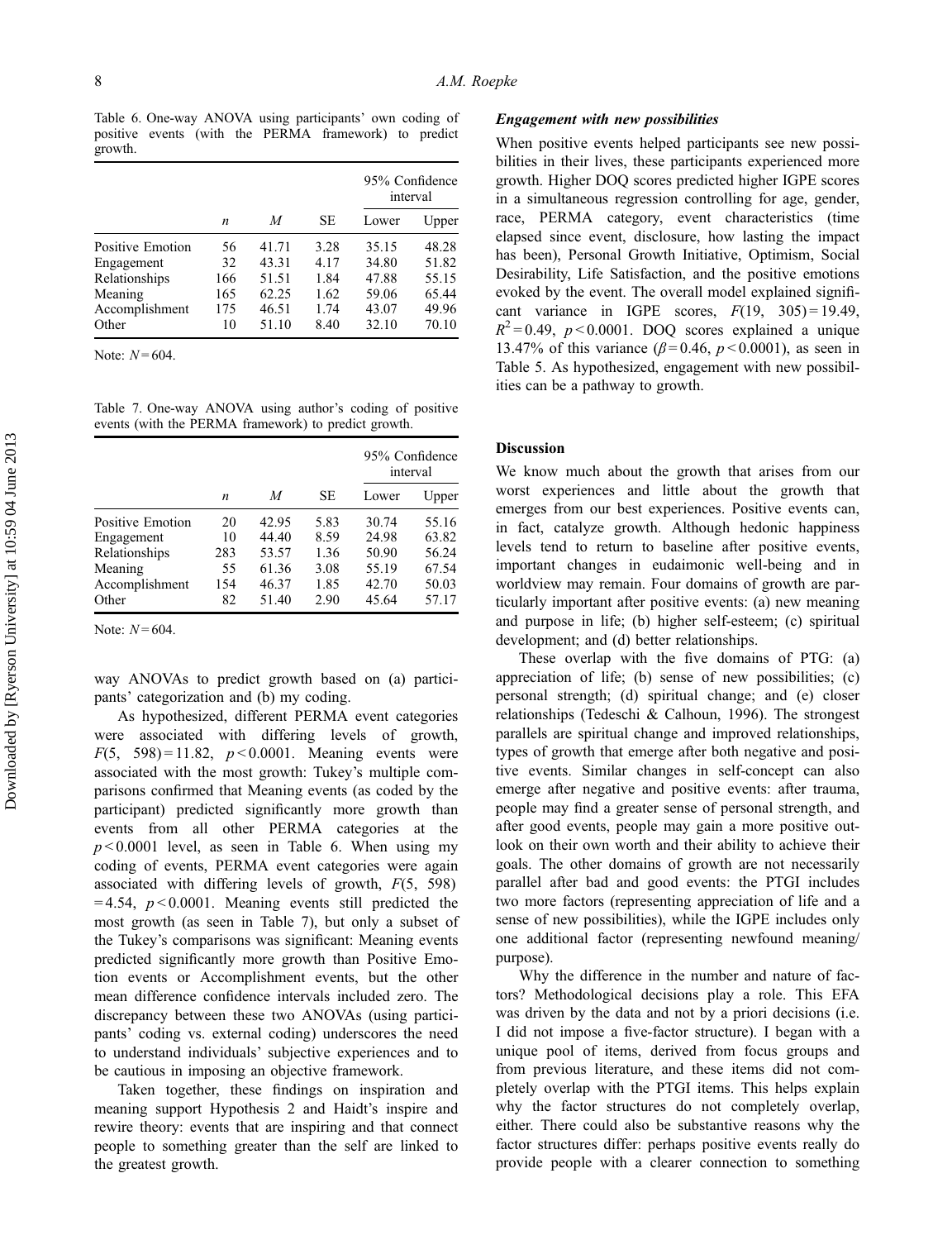greater than the self. This is a question for future research. In the meantime, we should take note of meaningful similarities in item content, even when factors differ: at the item level, we once again see similar themes in the types of growth that arise after negative and positive events. The IGPE's meaning/purpose factor includes items like 'I have a new purpose in life,' which is similar to the PTGI's new possibilities factor. Likewise, the IGPE's meaning/purpose factor includes items like 'I have different priorities,' which could be related to PTGI items about appreciating what really matters in life. On the whole, then, there is substantial overlap between the positive changes people report after the worst and best experiences of their lives.

People could experience valuable positive changes in outlook, self-concept, and spirituality without necessarily becoming any happier. The present findings about growth are compatible with past literature on hedonic adaptation (Brickman & Campbell, 1971). My aim is not to argue that positive experiences improve hedonic wellbeing, but rather to broaden our focus and explore how positive experiences impact eudaimonic well-being and worldview. This refocusing can reconcile the knowledge that we revert to happiness set points and the intuitive sense that the best moments in our lives must matter and leave a lasting mark on us. This mark need not have anything to do with mood or even with life satisfaction. People who experience PTG may be lastingly sadder, and still meaningfully benefit from their struggle with adversity. Likewise, after positive experiences people may not be lastingly happier, but still change for the better. Happiness is not enough: to find growth, we need to study meaningful events rather than merely happy ones, and we need to measure broad eudaimonic outcomes rather than narrow hedonic ones.

Some positive experiences are more likely to lead to (self-perceived) growth than others. First, events that evoke stronger positive emotions are more closely linked to growth. This is consistent with Fredrickson's (2004) broaden-and-build theory: positive events can provide opportunities to expand one's thought-action repertoire, and this expansion can be perceived as growth. Indeed, participants who reported that a positive experience opened their eyes to new opportunities, goals, roles, and values also felt they had grown more. Seeing new doors open may be critical for growth. Walking through these doors (i.e. making objective behavioral changes) may also be vital. The measures used in this study only tapped into cognitive/attentional shifts and not behavioral changes, however, so this is a question for further research.

Not all positive emotions have the same relationship with growth. Inspiration, awe, and elevation are especially important positive emotions for growth: the more a person experiences these during an important event, the more growth they see in themselves. This finding supports Haidt's (2003) inspire and rewire hypothesis: inspiration impacts an individual's self-concept, values,

and approach to relationships. In contrast, more hedonic positive emotion (e.g. feeling joyful and content) predicts less growth. If this surprising and counterintuitive finding is replicated in other samples, it could mean that some positive emotions actually discourage reflection and cognitive processing whereas other positive emotions encourage these processes (which probably facilitate growth). This much is clear: all positive emotions do not function in the same way, and it is crucial to specify which emotions matter for certain outcomes, and why.

Inspiration is related to meaning, a sense of connection to something greater than the self. Meaning, like inspiration, is closely tied to growth: meaningful experiences are associated with more growth than experiences of accomplishment, engagement, relationship, and hedonic positive emotion. This is consistent with previous research showing that discovering meaning (rather than just searching for it) is tied to higher well-being (Steger et al., 2006, 2008). Importantly, a wide range of events can connect people to something greater than the self. Meaningfulness depends more on how an individual construes an event, and less on objective features of the event: for instance, I could not accurately code for meaningfulness based on factual descriptions of events, and needed to rely on participants' own ratings of meaningfulness. People transcend the self and connect to something greater in different ways, probably because they have different goals and values. This underscores the importance of analyzing positive events in fine grain, accounting for variation in individuals' experiences, and not just studying stereotypical positive events (like winning the lottery). We need to understand why a particular event felt positive for a particular person to predict and understand growth. Seligman's (2011) PERMA framework is useful for doing this, as it describes five different qualities that could make an event feel positive: hedonic Positive Emotion, Engagement, Relationship, Meaning, and Accomplishment.

Our best moments can inspire us, connect us to something greater than ourselves, and open our eyes to new possibilities, ultimately giving rise to growth. This growth is an important phenomenon and it needs a name. Given what we know about the phenomenon so far, post-ecstatic growth (PEG) is a useful provisional term for two reasons. First, ecstasy means 'a state of overwhelming emotion,' (Merriam-Webster.com, 2012), and growth is more likely when a positive event evokes powerful emotions like inspiration and elevation. Second, ecstasy suggests a state of being outside the normal self (from Greek  $ex$  – out and  $stasis$  – stand), and growth tends to arise from events that make us feel connected to something bigger than ourselves. Although the connotations of ecstasy link it to pleasure and to spiritual experience, neither of these is necessary for growth; I provisionally use PEG as a general term covering positive changes that result from a diverse range of positive experiences. As we learn more about the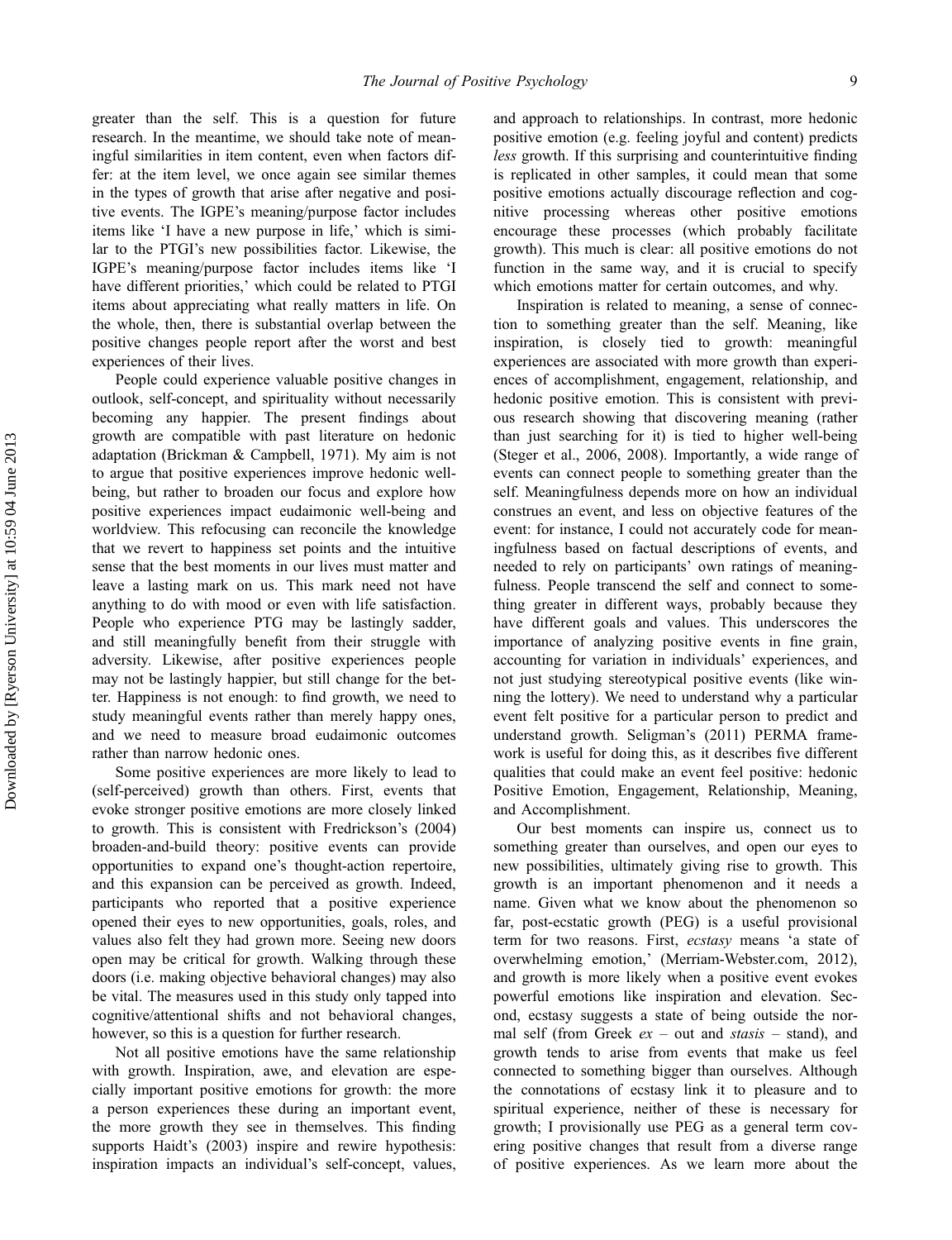nature of this phenomenon, a more apt term may emerge.

Limitations of this study constrain the conclusions we can draw. First, this study is based only on crosssectional, retrospective self-reports. This is a beginning, but longitudinal work is needed to confirm the relationships found here and to establish directionality and causality. Second, two of the instruments used here (the DOQ and the IGPE) need further validation, although preliminary evidence for validity is promising. Further validation efforts should check the correlation between the IGPE and other relevant measures like Ryff's (1989) Psychological Well-Being Scales, and also corroborate people's reports of growth by measuring behavioral changes and checking whether a participant's loved ones agree that he/she has grown. The GEL should also be refined for further use: although there is a face-valid connection between the five emotion groupings and their corresponding PERMA components, these groupings should be explored and revised using factor analysis to better understand specific emotions and growth.

Future research about positive events and growth should address a crucial question: To what extent are people's positive events completely positive? Are many of our highest moments actually a complex mixture of positive emotion and meaning on one hand and strain and anxiety on the other? Commonly cited positive experiences like marriage, childbirth, and professional accomplishments probably involve hard work, pain, and uncertainty. People are certainly capable of experiencing mixed emotions in complex situations (Larsen, McGraw, & Cacioppo, 2001), and meaningful events can evoke both happiness and sadness (Ersner-Hershfield, Mikels, Sullivan, & Carstensen, 2008), a combination known as poignancy (Carstensen, Pasupathi, Mayr, & Nesselroade, 2000). Important personal events are also linked to greater integrative complexity, the differentiation and integration of multiple perspectives or evaluations of a stimulus (Suedfeld & Bluck, 1993). People's highest and lowest moments in life, then, may overlap. Challenge might be important for growth: events that mix positive and negative emotions could create growth by fostering mastery. There may even be an optimal ratio (of positive to negative emotions) for growth, just as there is 2.9:1 ratio that acts as a threshold between flourishing and languishing (Fredrickson & Losada, 2005). Alternatively, the sequencing of positive and negative experiences may drive growth: positive events might impact us the most when they follow adversity. It may be this stark contrast of life's darkest and brightest times that moves us, as a psychological chiaroscuro that shifts perspective and inspires change.

These findings open the door for revising our theories of growth. By understanding the benefits that come from both positive and negative experiences, we might create a unified theory of growth after major life events. Current theories of growth can be categorized as developmental theories that emphasize successful passage

through graded normative transitions (Erikson, 1963) or catastrophe models that emphasize the transformative power of trauma (Wethington, 2003). Many growth experiences cannot be easily placed into such a framework: for example, a sudden spiritual epiphany is neither a normative developmental event nor a catastrophe.

We need a more comprehensive framework for growth experiences, and we might borrow a metaphor from evolutionary theory to help us conceptualize growth processes. There are two main models of the evolution of species: the gradualist model (evolution by creeps) posits that species evolve in a smooth incremental process, while the punctuated equilibrium model (evolution by jerks) contends that periods of rapid change interrupt an otherwise uneventful stasis (Eldredge & Gould, 1972). Similarly, the psychological evolution of an individual probably progresses by creeps (incrementally) or by jerks (suddenly) at different points. Sudden change can be sparked not only by catastrophes but also by positive events.

In a punctuated equilibrium model of growth, major positive and negative events cause a similar process to unfold. First, the major event evokes feelings of terror (if the event is traumatic) or awe (if the event is inspiring). Terror and awe are two sides of the same conceptual coin: both of these emotions occur when people feel small and humbled by a huge event that forces accommodation. These major events challenge people's beliefs and inspire reflection (Janoff-Bulman, 2006; Lindstrom, Cann, Calhoun, & Tedeschi, 2011). As people cognitively accommodate to major events, they can explore new possibilities and ask questions like 'What do I want now?' and 'Who will I become now?' By seeing and moving toward new goals and roles, people change their identities, relationships, spirituality, outlook, and priorities. This is the growth we see in ourselves after the highest and lowest moments of our lives.

#### Acknowledgments

The author gratefully acknowledges Dr. Martin E.P. Seligman, Dr. Dianne Chambless, Dr. Eli Tsukayama, and Marie Forgeard for their guidance and support of this research.

#### References

- Affleck, G., & Tennen, H. (1996). Construing benefits from adversity: Adaptational significance and dispositional underpinnings. Journal of Personality, 64, 899–922.
- Algoe, S., & Haidt, J. (2009). Witnessing excellence in action: The other-praising emotions of elevation, admiration, and gratitude. Journal of Positive Psychology, 4, 105–127.
- Blagov, P. S., & Singer, J. A. (2004). Four dimensions of selfdefining memories (specificity, meaning, content, and affect) and their relationships to self-restraint, distress, and repressive defensiveness. Journal of Personality, 72, 481-511.
- Brickman, P., & Campbell, D. T. (1971). Hedonic relativism and planning the good society. In M. H. Appley (Ed.), Adaptation-level theory (pp. 287–305). New York, NY: Academic Press.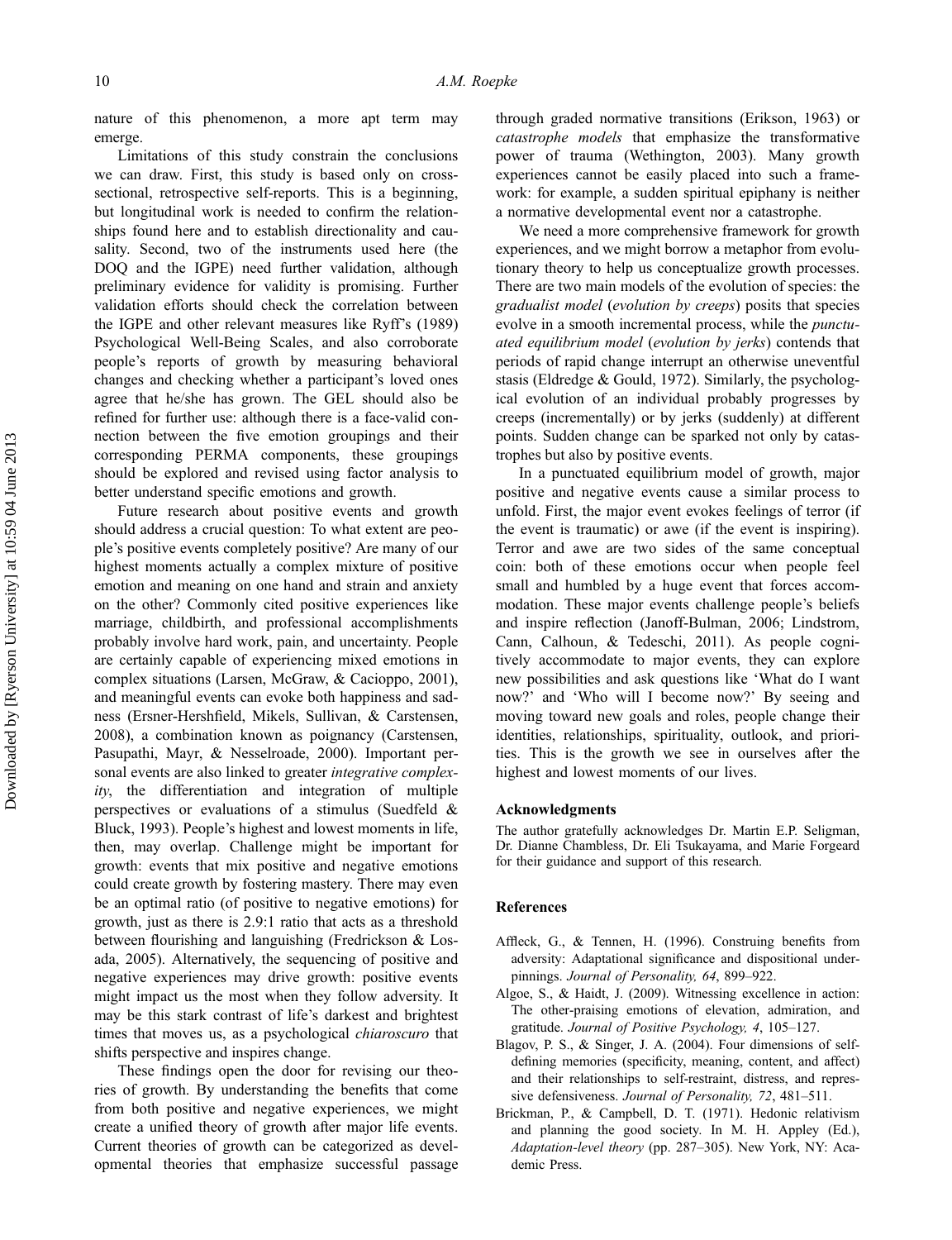- Brickman, P., Coates, D., & Janoff-Bulman, R. (1978). Lottery winners and accident victims: Is happiness relative? Journal of Personality and Social Psychology, 36, 917–927.
- Carstensen, L. L., Pasupathi, M., Mayr, U., & Nesselroade, J. R. (2000). Emotional experience in everyday life across the adult life span. Journal of Personality and Social Psychology, 79, 644–655.
- Cordova, M. J., Cunningham, L. L. C., Carlson, C. R., & Andrykowski, M. A. (2001). Posttraumatic growth following breast cancer: A controlled comparison study. Health Psychology, 20, 176–185.
- Cronbach, L. J., & Meehl, P. E. (1955). Construct validity in psychological tests. Psychological Bulletin, 52, 281–302.
- Crowne, D. P., & Marlowe, D. (1960). A new scale of social desirability independent of psychopathology. Journal of Consulting Psychology, 24, 349–354.
- Diener, E., Emmons, R. A., Larsen, R. J., & Griffin, S. (1985). The satisfaction with life scale. Journal of Personality Assessment, 49, 71–75.
- Diener, E., Lucas, R. E., & Scollon, C. N. (2006). Beyond the hedonic treadmill: Revising the adaptation theory of wellbeing. American Psychologist, 61, 305–314.
- Eldredge, N., & Gould, S. J. (1972). Punctuated equilibria: An alternative to phyletic gradualism. In T. J. M. Schopf (Ed.), Models in paleobiology (pp. 82–115). San Francisco, CA: Freeman, Cooper.
- Erikson, E. H. (1963). Childhood and society. New York, NY: Norton.
- Ersner-Hershfield, H., Mikels, J. A., Sullivan, S. J., & Carstensen, L. L. (2008). Poignancy: Mixed emotional experience in the face of meaningful endings. Journal of Personality and Social Psychology, 94, 158–167.
- Frazier, P., Tennen, H., Gavian, M., Park, C. L., Tomich, P., & Tashiro, T. (2009). Does self-reported posttraumatic growth reflect genuine positive change? Psychological Science, 20, 912–919.
- Fredrickson, B. L. (2004). The broaden-and-build theory of positive emotions. Philosophical Transactions of the Royal Society B: Biological Sciences, 359, 1367–1377.
- Fredrickson, B. L., & Branigan, C. (2005). Positive emotions broaden the scope of attention and thought-action repertoires. Cognition and Emotion, 19, 313–332.
- Fredrickson, B. L., & Losada, M. F. (2005). Positive affect and the complex dynamics of human flourishing. American Psychologist, 60, 678–686.
- Gable, S. L., Reis, H. T., Impett, E. A., & Asher, E. R. (2004). What do you do when things go right? The intrapersonal and interpersonal benefits of sharing positive events Journal of Personality and Social Psychology, 87, 228–245.
- Gilligan, R. (2006). Adversity, resilience and young people: The protective value of positive school and spare time experiences. Children and Society, 14, 37–47.
- Haidt, J. (2003). Elevation and the positive psychology of morality. In C. L. M. Keyes & J. Haidt (Eds.), Flourishing: Positive psychology and the life well-lived (pp. 275–289). Washington, DC: American Psychological Association.
- Headey, B. (2010). The set point theory of well-being has serious flaws: On the eve of a scientific revolution? Social Indicators Research, 97, 7–21.
- Hefferon, K., Grealy, M., & Mutrie, N. (2009). Post-traumatic growth and life threatening physical illness: A systematic

review of the qualitative literature. British Journal of Health Psychology, 14, 343–378.

- Helgeson, V. S., Reynolds, K. A., & Tomich, P. L. (2006). A meta-analytic review of benefit finding and growth. Journal of Consulting and Clinical Psychology, 74, 797–816.
- Janoff-Bulman, R. (2006). Schema-change perspectives on post-traumatic growth. In L. G. Calhoun & R. G. Tedeschi (Eds.), Handbook of posttraumatic growth: Research and practice (pp. 81–99). Mahwah, NJ: Erlbaum.
- King, L. A., Hicks, J. A., Krull, J. L., & Del Gaiso, A. K. (2006). Positive affect and the experience of meaning in life. Journal of Personality and Social Psychology, 90, 179–196.
- Klinger, E. (1977). Meaning and void: Inner experience and the incentives in people's lives. Minneapolis: University of Minnesota Press.
- Langston, C. A. (1994). Capitalizing on and coping with dailylife events: Expressive responses to positive events. Journal of Personality and Social Psychology, 67, 1112–1125.
- Larsen, J. T., McGraw, A. P., & Cacioppo, J. T. (2001). Can people feel happy and sad at the same time? Journal of Personality and Social Psychology, 81, 684–696.
- Lechner, S. C., Zakowski, S. G., Antoni, M. H., Greenhawt, M., Block, K., & Block, P. (2003). Do sociodemographic and disease-related variables influence benefit-finding in cancer patients? Psycho-Oncology, 12, 491–499.
- Lelorain, S., Bonnaud-Antignac, A., & Florin, A. (2010). Long term posttraumatic growth after breast cancer: Prevalence, predictors and relationships with psychological health. Journal of Clinical Psychology in Medical Settings, 17, 14–22.
- Lindstrom, C. M., Cann, A., Calhoun, L. G., & Tedeschi, R. G. (2011). The relationship of core belief challenge, rumination, disclosure, and sociocultural elements to posttraumatic growth. Psychological Trauma: Theory, Research, Practice, and Policy, 5, 50–55. doi:10.1037/a0022030
- Linley, P. A., & Joseph, S. (2004). Positive change following trauma and adversity: A review. Journal of Traumatic Stress, 17, 11–21.
- Lucas, R. E., Clark, A. E., Georgellis, Y., & Diener, E. (2003). Reexamining adaptation and the set-point model of happiness: Reactions to changes in marital status. Journal of Personality and Social Psychology, 84, 527–539.
- Lykken, D., & Tellegen, A. (1996). Happiness is a stochastic phenomenon. Psychological Science, 7, 186–189.
- Magen, Z. (1996). Commitment beyond self and adolescence: The issue of happiness. Social Indicators Research, 37, 235–267.
- Maslow, A. H. (1968). Toward a psychology of being (2nd ed.). New York, NY: Van Nostrand.
- Merriam-Webster.com. (2012). Ecstasy. Retrieved July 13, 2012, from<http://www.merriam-webster.com/dictionary/ecstasy>
- Meyerson, D. A., Grant, K. E., Carter, J. S., & Kilmer, R. P. (2011). Posttraumatic growth among children and adolescents: A systematic review. Clinical Psychology Review, 31, 949–964.
- Olson, M. S., Hinds, P., Euell, K., Quargnenti, A., Milliagan, M., Foppiano, P., & Powell, B. (1998). Peak and nadir experiences and their consequences described by pediatric oncology nurses. Journal of Pediatric Oncology Nursing, 15, 13–24.
- Pargament, K. I. (1997). The psychology of religion and coping: Theory, research, practice. New York, NY: Guilford.